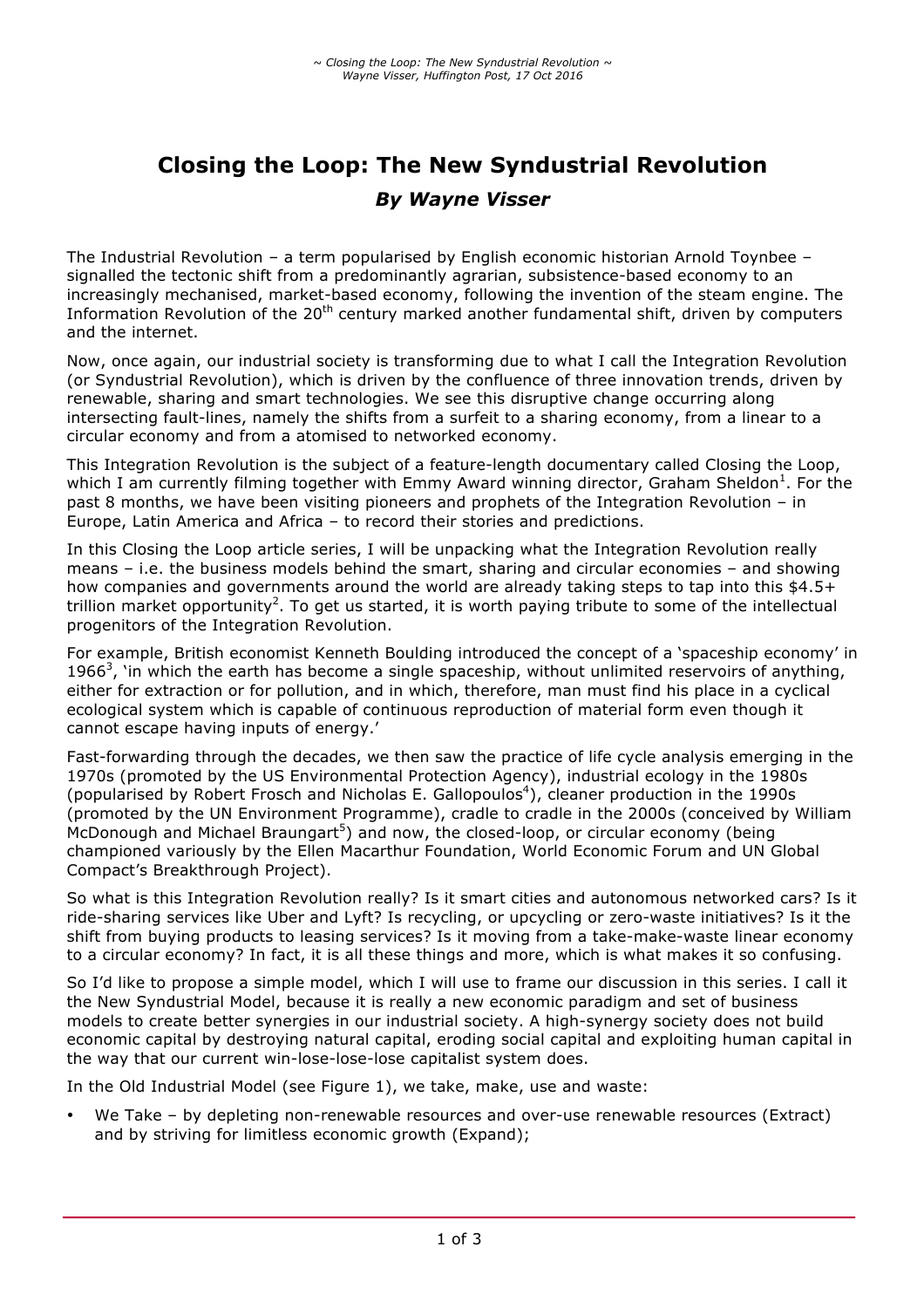- We Make by producing any products and services that the market demands (Produce) and persuading customers to buy and consume more (Promote);
- We Use by buying more than needed, leading to overconsumption (Consume) and by individually owning what could be shared (Collect); and
- We Waste by turning consumed products into trash and pollution (Dump) and by creating toxins and impacts that harm people and nature (Damage)



**Figure 1: Old Industrial Model**

Copyright © 2016 Wayne Visser

In the New Syndustrial Model (see Figure 2), we borrow, create, benefit and return:

- We Borrow by conserving all natural resources (Reduce) and increasing renewable resource use (Renew);
- We Create by designing and making products with no negative impact (Refine) and innovating products with positive impact (Restore);
- We Benefit by extending the product by repairing and reusing (Reuse) and by improving use by leasing and sharing (Redistribute); and
- We Return by using end-of-first-life (EOFL) materials to recreate the same products (Recycle) and to create new products (Reinvent).

#### **Figure 2: New Syndustrial Model**